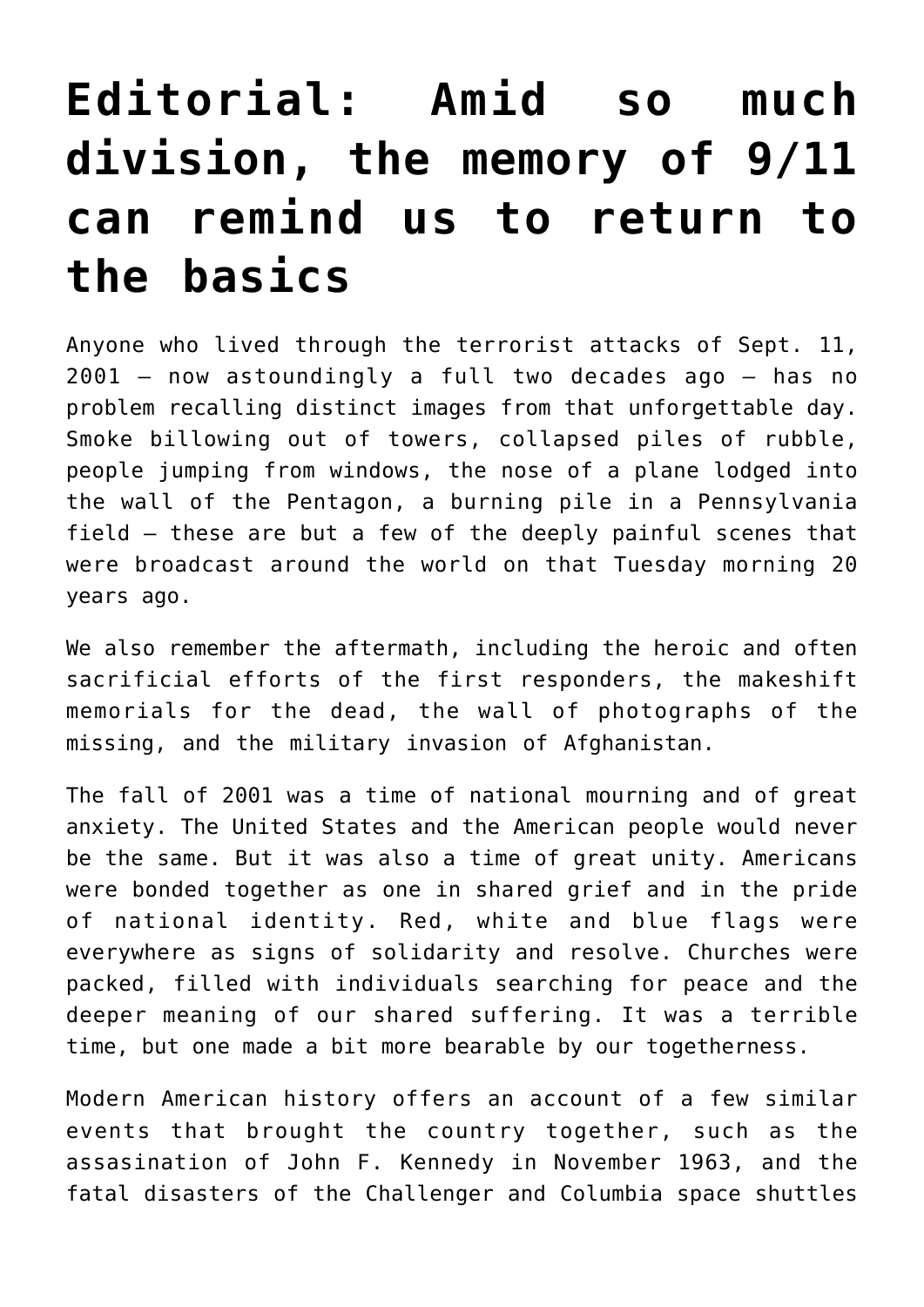in January 1986 and February 2003, respectively. Then there was the start of the pandemic in March 2020, when the world was brought together out of concern over an enemy that would come to be known as COVID-19, under whose effects we continue to linger.

In those early days of the coronavirus pandemic, heaven was stormed with collective prayers. Social media exploded with free streamed events from entertainers whose tours or shows had been put on hold. There were calls to action to stay apart, together  $-$  to be united as one as leaders got a handle on how to best fight the virus.

Now, we are in the midst of a surging Delta variant, and the pandemic, which was looking so promisingly under control only two short months ago, is wreaking havoc on workplaces, schools and other communities. As cases and hospitalizations continue to rise to alarming levels, any semblance of national unity around the virus is gone, and no one seems to have the will or desire to bring it back again. Disagreements and vitriol over wearing masks and getting the COVID-19 vaccine have left the social media space and are now taking place regularly within school boards, parish councils and families. First responders, doctors and nurses are becoming increasingly frustrated with having to treat a population that actively chooses not to take preventive measures against a dangerous and contagious virus. Rather than coming together as one, we are choosing to stoke the flames of division — even sometimes reveling in our apartness.

What can be done? In the wake of 9/11, when it felt that the world had been shaken to its core, the U.S. bishops issued a pastoral letter that called Catholics back to the basics. They encouraged prayer, weekly fasting and an understanding of what the Church teaches and why. They invited the faithful to engage in dialogue with those who are different from them, and to witness to the Church's teaching on the dignity of all human life, justice and peace. They encouraged Catholics to